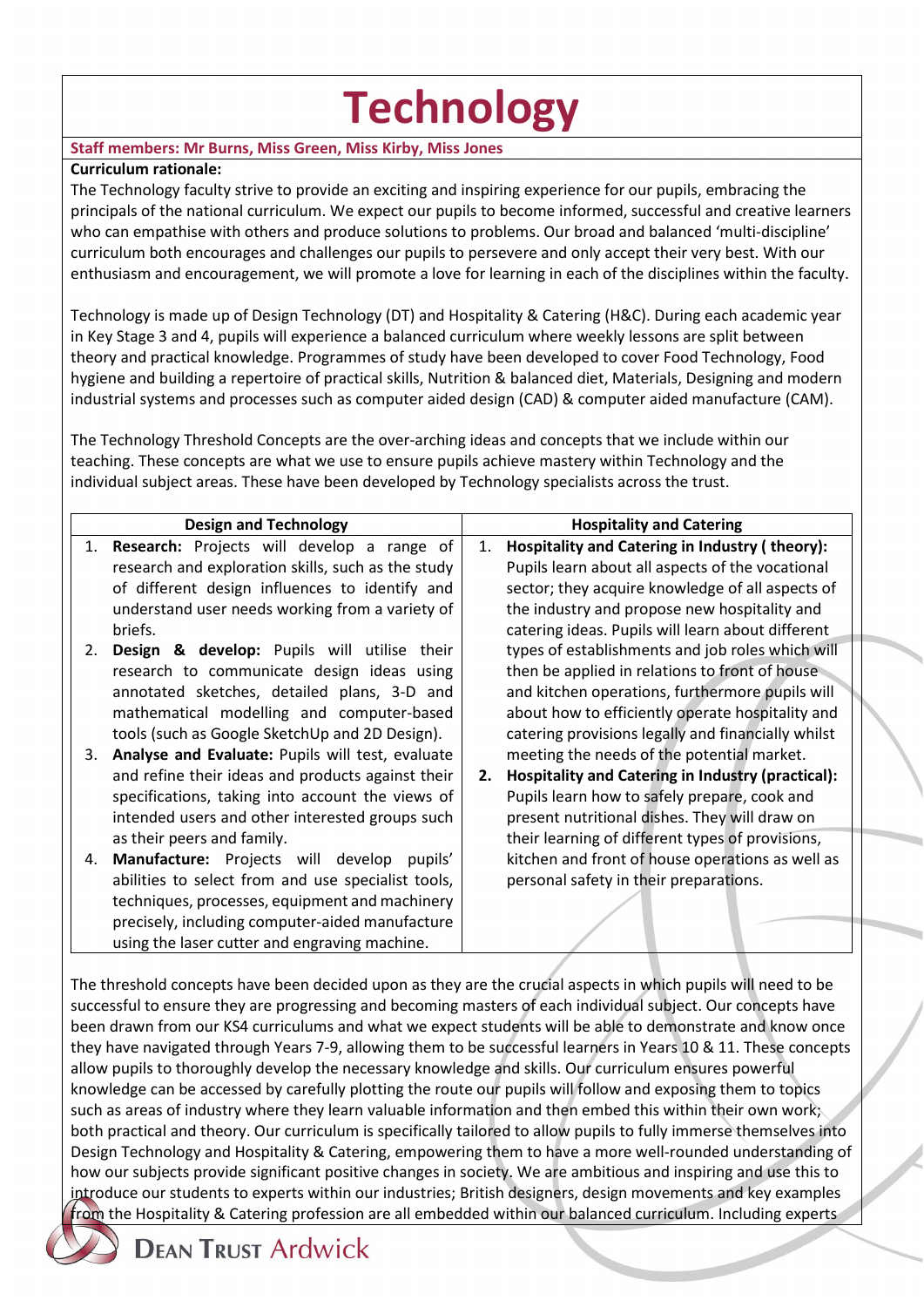from our subjects allows our pupils to be influenced by high quality work and design and is essential to be able to access deeper understanding and cultural capital for Design Technology and Hospitality & Catering.

#### **Curriculum overview:**

Pupils arriving at Dean Trust have had greatly differing experiences of Technology. Our KS3 curriculum supports pupils in developing a deep and thorough understanding of Design Technology and Hospitality & Catering, regardless of their starting point; all pupils gain the same knowledge from the start of KS3. By designing our curriculum to support and challenge in incremental steps, we allow pupils to combine information with practice and develop their understanding about the world of technology.

#### *Learning and progress throughout KS3*

#### **Year 7**

At the start of Year 7, pupils will complete a baseline assessment mini project to introduce them to some key areas of focus that they will experience throughout their time in KS3. They will then complete two projects; one in Design Technology and one in Hospitality & Catering. Pupils will study core theory enabling them to develop the knowledge of materials and properties before working on skills and techniques in order to be able to complete practical lessons safely. Pupils will learn workshop and kitchen safety whilst making a variety of products using various ingredients and materials. During the Summer term, pupils will revisit their earlier baseline mini project and will work on their computer aided design and computer aided manufacturing skills before manufacturing their final idea.

#### **Year 8**

In Year 8, pupils will continue to develop their skills in the workshop and kitchen rooms by completing a long-term project in each discipline. Pupils will participate in projects such as the design movement desk light and food provenance. Food provenance supports pupils understanding of where food comes from and how it gets to our plates, practical lessons are focused on the production of bread-based products. The design movement desk light is a materials-based project where pupils will begin to develop their understanding of inspirational designs and movements and use this to inspire their final product. Pupils will be able to design and create their products using a range of skills, including developing the ability to solder.

#### **Year 9**

In Year 9, pupils will begin to develop their abilities and qualities as a product designer as they navigate through 2 challenging projects, set out in a GCSE format. Pupils will be able to design and create their products using a range of skills, including developing the ability to design by hand, use 2D Design software and the laser cutter. Pupils will develop their knowledge and understanding of material areas as well as being prepared for GCSE or Design Engineering, should they wish to choose these as option subjects. In Hospitality & Catering, pupils develop an understanding of how the hospitality and catering sector operates by learning about different establishments, how they are run and the job roles within them as well as learning about specific commodities and how to use them in a practical setting. In practical lessons pupils will continue to develop their skills in preparation for Key Stage 4 and life outside of DTA.

#### *Learning and progress throughout KS4*

#### **Year 10:**

Design and technology in Year 10 focuses on exposing pupils to all materials in both theory and practical based projects. Pupils will develop specialist core knowledge that will be applied to exam style questions and linked to industry. During the year, pupils will complete small projects and non-exam assessment style work ahead of the exam board release date in June. When the exam board release the NEA (non-exam assessment) focus, all pupils will begin to put their knowledge into practice to develop a professional portfolio of evidence alongside a highquality practical product. This work is the main focus for the pupils until February of Year 11.

#### **Year 11:**

Continuing with the non-exam assessment (NEA) that was started in June of Year 10, pupils will be straight back into their portfolio work. It is expected that pupils have achieved up to a specific point when they leave for summer in Year 10. Upon their return, pupils will be completing their research elements and begin designing and eveloping their designs alongside creating functional 3D models throughout the first term. As December